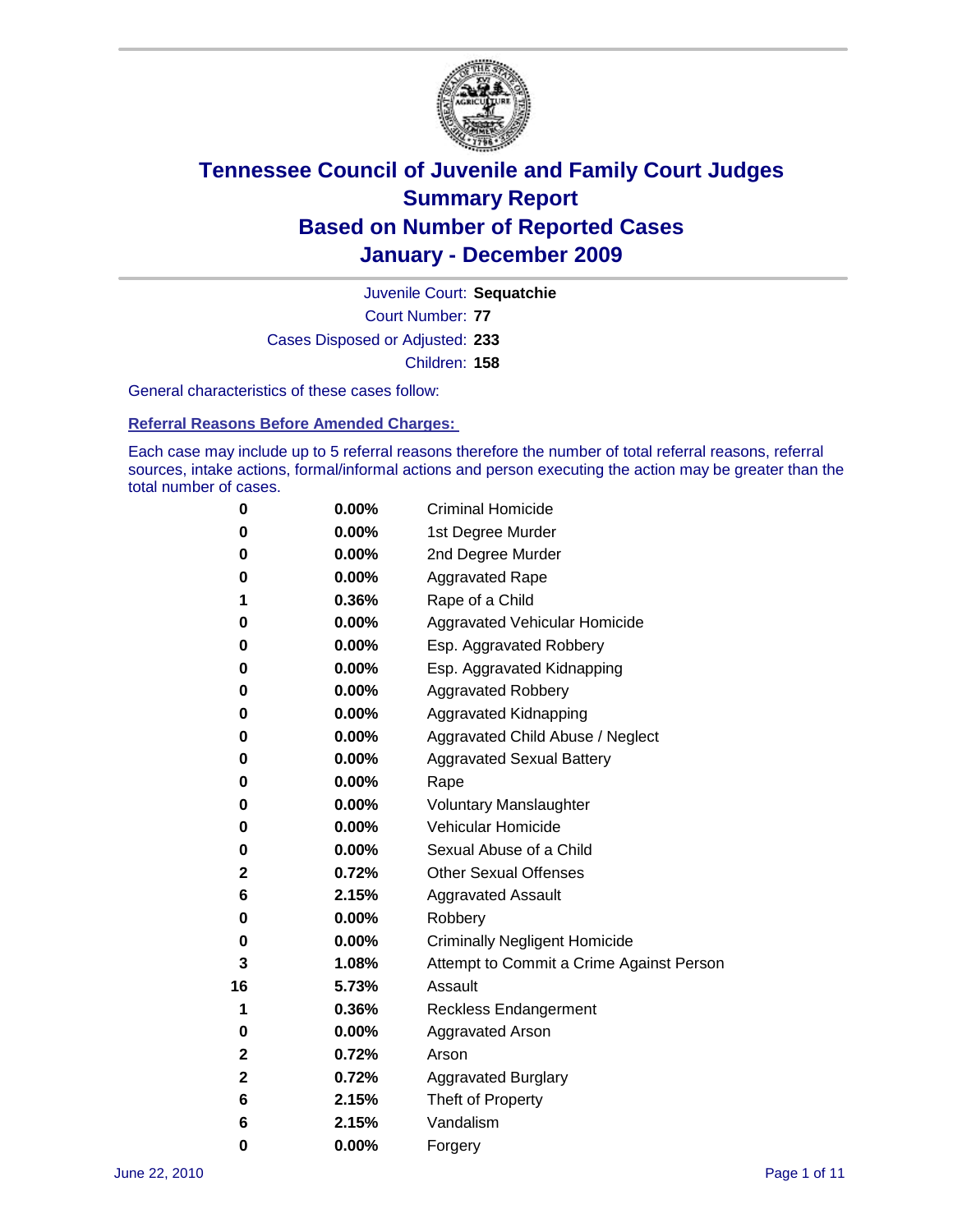

Court Number: **77** Juvenile Court: **Sequatchie** Cases Disposed or Adjusted: **233**

Children: **158**

#### **Referral Reasons Before Amended Charges:**

Each case may include up to 5 referral reasons therefore the number of total referral reasons, referral sources, intake actions, formal/informal actions and person executing the action may be greater than the total number of cases.

| 0            | 0.00%  | <b>Worthless Checks</b>                                     |
|--------------|--------|-------------------------------------------------------------|
| 0            | 0.00%  | Illegal Possession / Fraudulent Use of Credit / Debit Cards |
| $\mathbf{2}$ | 0.72%  | <b>Burglary</b>                                             |
| 0            | 0.00%  | Unauthorized Use of a Vehicle                               |
| $\mathbf{2}$ | 0.72%  | <b>Cruelty to Animals</b>                                   |
| 0            | 0.00%  | Sale of Controlled Substances                               |
| 1            | 0.36%  | <b>Other Drug Offenses</b>                                  |
| 10           | 3.58%  | Possession of Controlled Substances                         |
| 0            | 0.00%  | <b>Criminal Attempt</b>                                     |
| 0            | 0.00%  | Carrying Weapons on School Property                         |
| 0            | 0.00%  | Unlawful Carrying / Possession of a Weapon                  |
| 4            | 1.43%  | <b>Evading Arrest</b>                                       |
| 0            | 0.00%  | Escape                                                      |
| 0            | 0.00%  | Driving Under Influence (DUI)                               |
| 10           | 3.58%  | Possession / Consumption of Alcohol                         |
| 2            | 0.72%  | Resisting Stop, Frisk, Halt, Arrest or Search               |
| 0            | 0.00%  | <b>Aggravated Criminal Trespass</b>                         |
| 0            | 0.00%  | Harassment                                                  |
| 1            | 0.36%  | Failure to Appear                                           |
| 1            | 0.36%  | Filing a False Police Report                                |
| 0            | 0.00%  | Criminal Impersonation                                      |
| 5            | 1.79%  | <b>Disorderly Conduct</b>                                   |
| 0            | 0.00%  | <b>Criminal Trespass</b>                                    |
| 2            | 0.72%  | <b>Public Intoxication</b>                                  |
| 0            | 0.00%  | Gambling                                                    |
| 32           | 11.47% | Traffic                                                     |
| 6            | 2.15%  | <b>Local Ordinances</b>                                     |
| 0            | 0.00%  | Violation of Wildlife Regulations                           |
| 1            | 0.36%  | Contempt of Court                                           |
| 6            | 2.15%  | Violation of Probation                                      |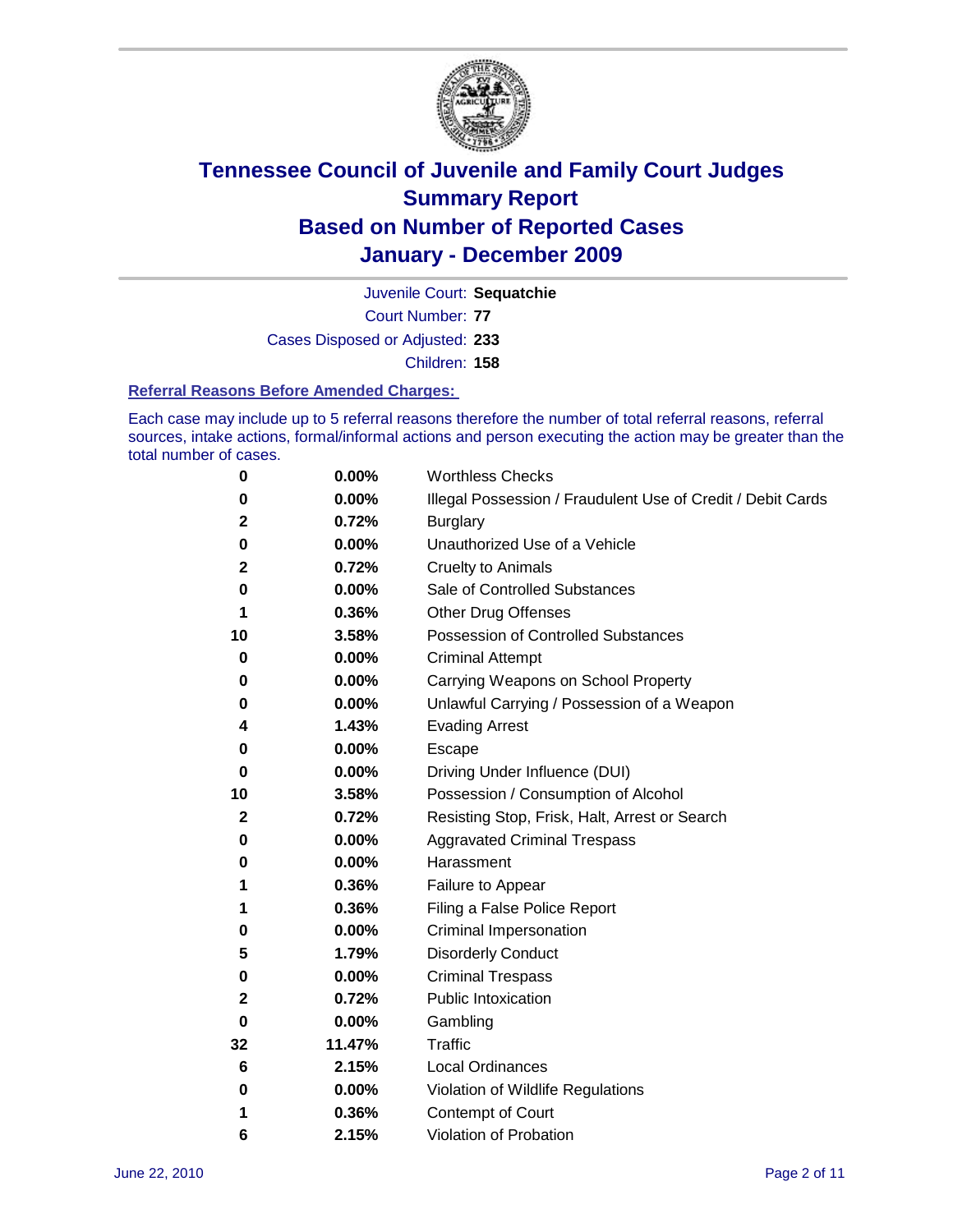

Court Number: **77** Juvenile Court: **Sequatchie** Cases Disposed or Adjusted: **233** Children: **158**

#### **Referral Reasons Before Amended Charges:**

Each case may include up to 5 referral reasons therefore the number of total referral reasons, referral sources, intake actions, formal/informal actions and person executing the action may be greater than the total number of cases.

| <b>Judicial Review</b><br><b>Administrative Review</b><br><b>Foster Care Review</b><br>Custody<br>Visitation<br>Paternity / Legitimation<br><b>Child Support</b><br><b>Request for Medical Treatment</b><br><b>Consent to Marry</b><br>Other |
|----------------------------------------------------------------------------------------------------------------------------------------------------------------------------------------------------------------------------------------------|
|                                                                                                                                                                                                                                              |
|                                                                                                                                                                                                                                              |
|                                                                                                                                                                                                                                              |
|                                                                                                                                                                                                                                              |
|                                                                                                                                                                                                                                              |
|                                                                                                                                                                                                                                              |
|                                                                                                                                                                                                                                              |
|                                                                                                                                                                                                                                              |
|                                                                                                                                                                                                                                              |
|                                                                                                                                                                                                                                              |
| Violation of Informal Adjustment                                                                                                                                                                                                             |
| <b>Violation of Pretrial Diversion</b>                                                                                                                                                                                                       |
| Termination of Parental Rights                                                                                                                                                                                                               |
| Dependency / Neglect                                                                                                                                                                                                                         |
| <b>Physically Abused Child</b>                                                                                                                                                                                                               |
| <b>Sexually Abused Child</b>                                                                                                                                                                                                                 |
| Violation of Curfew                                                                                                                                                                                                                          |
| Violation of a Valid Court Order                                                                                                                                                                                                             |
| Possession of Tobacco Products                                                                                                                                                                                                               |
| In-State Runaway<br>Out-of-State Runaway                                                                                                                                                                                                     |
| Truancy                                                                                                                                                                                                                                      |
| Unruly Behavior                                                                                                                                                                                                                              |
| Violation of Aftercare                                                                                                                                                                                                                       |
|                                                                                                                                                                                                                                              |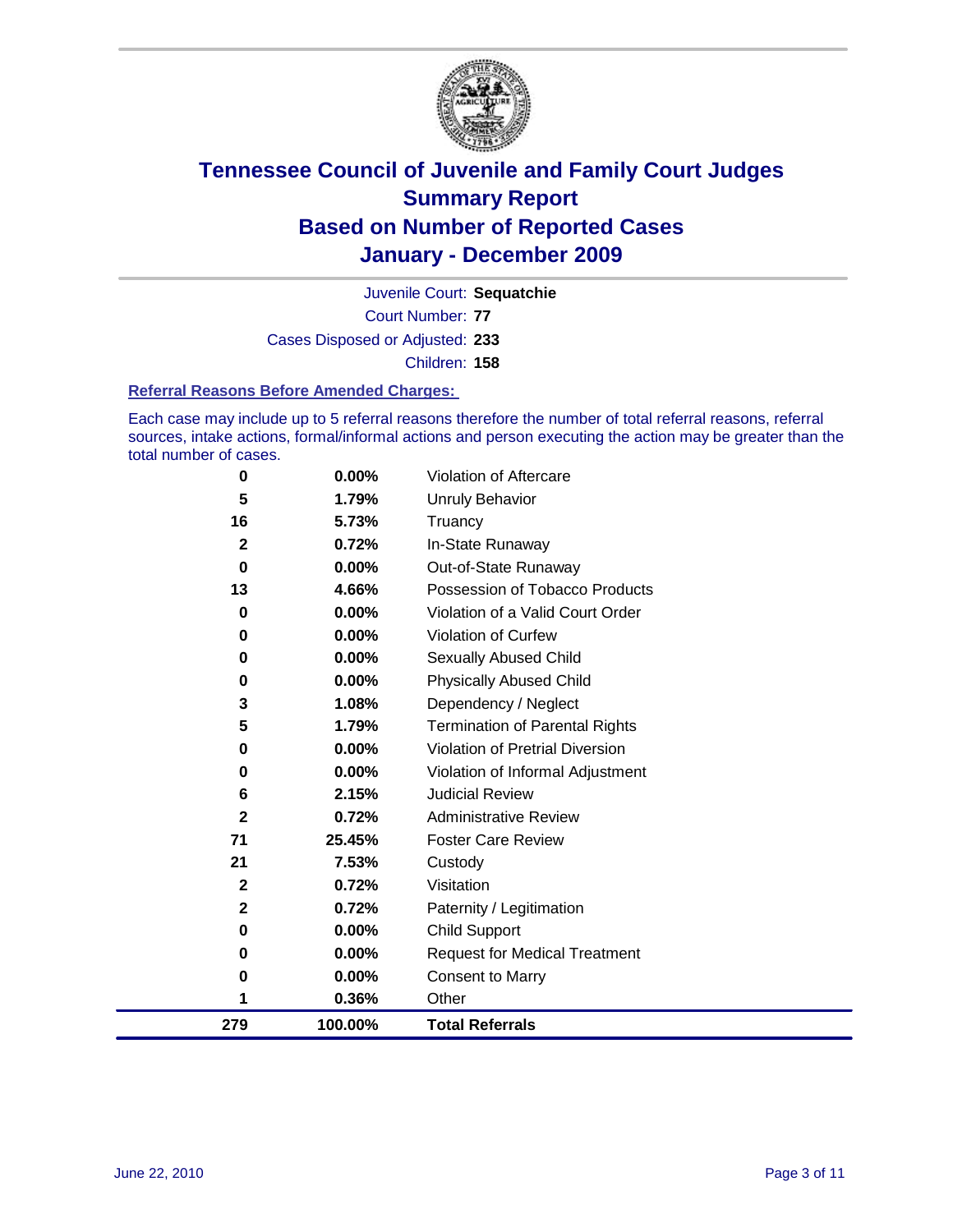

|                                 |          | Juvenile Court: Sequatchie        |  |  |  |
|---------------------------------|----------|-----------------------------------|--|--|--|
| <b>Court Number: 77</b>         |          |                                   |  |  |  |
| Cases Disposed or Adjusted: 233 |          |                                   |  |  |  |
|                                 |          | Children: 158                     |  |  |  |
| Referral Sources: 1             |          |                                   |  |  |  |
| 130                             | 46.59%   | Law Enforcement                   |  |  |  |
| 19                              | 6.81%    | Parents                           |  |  |  |
| 11                              | 3.94%    | Relatives                         |  |  |  |
| $\bf{0}$                        | 0.00%    | Self                              |  |  |  |
| 18                              | 6.45%    | School                            |  |  |  |
| 0                               | 0.00%    | <b>CSA</b>                        |  |  |  |
| 86                              | 30.82%   | <b>DCS</b>                        |  |  |  |
| 0                               | 0.00%    | <b>Other State Department</b>     |  |  |  |
| 0                               | 0.00%    | <b>District Attorney's Office</b> |  |  |  |
| 5                               | 1.79%    | <b>Court Staff</b>                |  |  |  |
| 0                               | 0.00%    | Social Agency                     |  |  |  |
| 0                               | 0.00%    | <b>Other Court</b>                |  |  |  |
| 8                               | 2.87%    | Victim                            |  |  |  |
| 1                               | 0.36%    | Child & Parent                    |  |  |  |
| 0                               | 0.00%    | Hospital                          |  |  |  |
| 0                               | $0.00\%$ | Unknown                           |  |  |  |

### **Age of Child at Referral: 2**

| 158 | 100.00% | <b>Total Child Count</b> |
|-----|---------|--------------------------|
| 0   | 0.00%   | Unknown                  |
| 1   | 0.63%   | Ages 19 and Over         |
| 29  | 18.35%  | Ages 17 through 18       |
| 56  | 35.44%  | Ages 15 through 16       |
| 26  | 16.46%  | Ages 13 through 14       |
| 15  | 9.49%   | Ages 11 through 12       |
| 31  | 19.62%  | Ages 10 and Under        |
|     |         |                          |

<sup>1</sup> If different than number of Referral Reasons (279), verify accuracy of your court's data.

**0.36%** Other

**100.00% Total Referral Sources**

<sup>2</sup> One child could be counted in multiple categories, verify accuracy of your court's data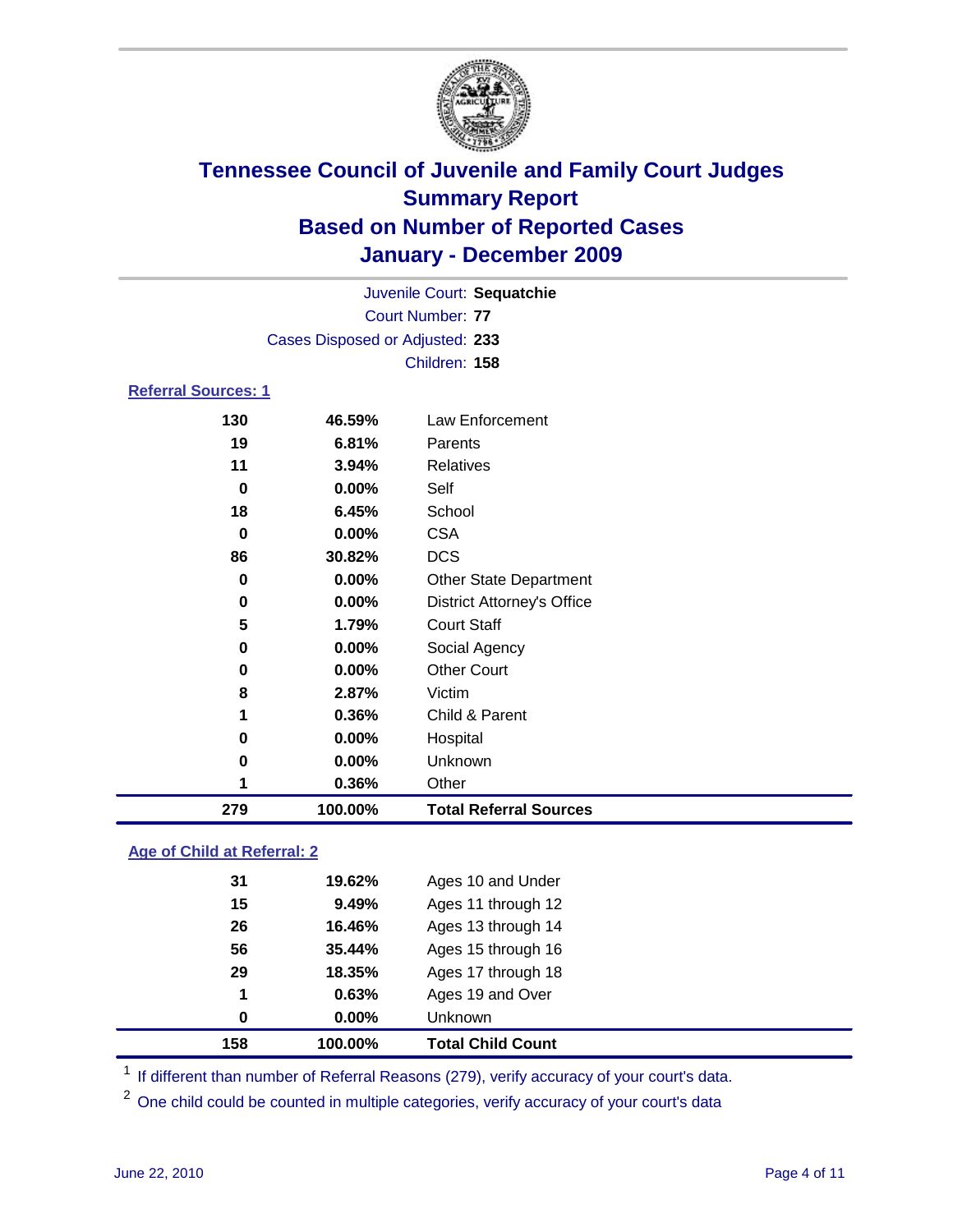

| Juvenile Court: Sequatchie |                                         |                          |  |  |
|----------------------------|-----------------------------------------|--------------------------|--|--|
| Court Number: 77           |                                         |                          |  |  |
|                            | Cases Disposed or Adjusted: 233         |                          |  |  |
|                            |                                         | Children: 158            |  |  |
| Sex of Child: 1            |                                         |                          |  |  |
| 101                        | 63.92%                                  | Male                     |  |  |
| 57                         | 36.08%                                  | Female                   |  |  |
| $\mathbf 0$                | 0.00%                                   | Unknown                  |  |  |
| 158                        | 100.00%                                 | <b>Total Child Count</b> |  |  |
| Race of Child: 1           |                                         |                          |  |  |
| 150                        | 94.94%                                  | White                    |  |  |
| $\mathbf 0$                | 0.00%                                   | African American         |  |  |
| 0                          | 0.00%                                   | Native American          |  |  |
| $\mathbf 0$                | 0.00%                                   | Asian                    |  |  |
| 8                          | 5.06%                                   | Mixed                    |  |  |
| $\mathbf 0$                | 0.00%                                   | Unknown                  |  |  |
| 158                        | 100.00%                                 | <b>Total Child Count</b> |  |  |
| <b>Hispanic Origin: 1</b>  |                                         |                          |  |  |
| 10                         | 6.33%                                   | Yes                      |  |  |
| 148                        | 93.67%                                  | <b>No</b>                |  |  |
| $\mathbf 0$                | 0.00%                                   | Unknown                  |  |  |
| 158                        | 100.00%                                 | <b>Total Child Count</b> |  |  |
|                            | <b>School Enrollment of Children: 1</b> |                          |  |  |
| 133                        | 84.18%                                  | Yes                      |  |  |
| 23                         | 14.56%                                  | No                       |  |  |
| $\overline{\mathbf{2}}$    | 1.27%                                   | Unknown                  |  |  |
| 158                        | 100.00%                                 | <b>Total Child Count</b> |  |  |

One child could be counted in multiple categories, verify accuracy of your court's data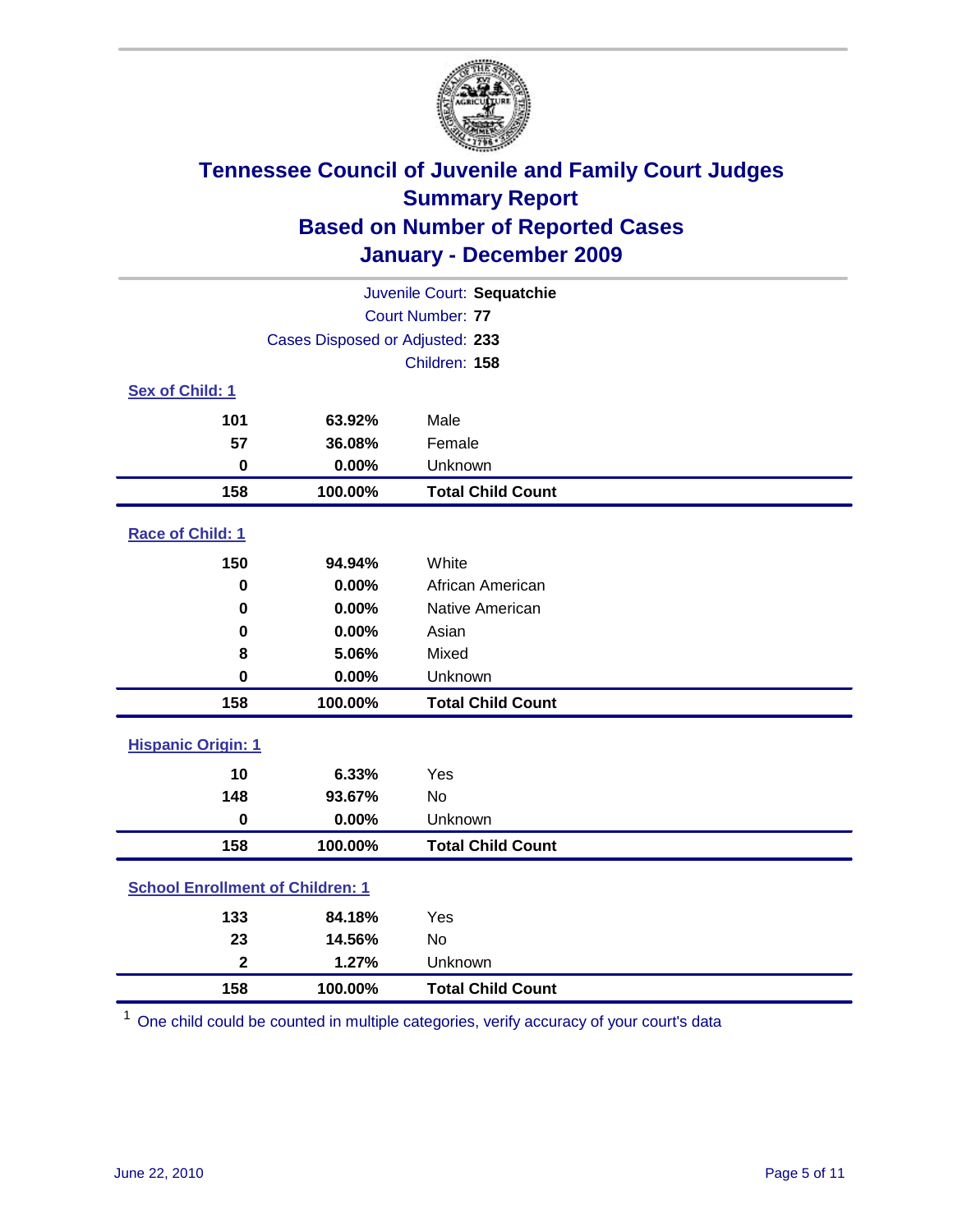

Court Number: **77** Juvenile Court: **Sequatchie** Cases Disposed or Adjusted: **233** Children: **158**

#### **Living Arrangement of Child at Time of Referral: 1**

| 158 | 100.00%  | <b>Total Child Count</b>     |
|-----|----------|------------------------------|
| 3   | 1.90%    | Other                        |
| 1   | 0.63%    | Unknown                      |
| 0   | $0.00\%$ | Independent                  |
| 1   | 0.63%    | In an Institution            |
| 3   | 1.90%    | In a Residential Center      |
| 2   | $1.27\%$ | In a Group Home              |
| 15  | 9.49%    | With Foster Family           |
| 0   | 0.00%    | With Adoptive Parents        |
| 18  | 11.39%   | <b>With Relatives</b>        |
| 12  | 7.59%    | <b>With Father</b>           |
| 43  | 27.22%   | With Mother                  |
| 10  | 6.33%    | With Mother and Stepfather   |
|     | 0.63%    | With Father and Stepmother   |
| 49  | 31.01%   | With Both Biological Parents |
|     |          |                              |

### **Type of Detention: 2**

| 233 | 100.00%  | <b>Total Detention Count</b> |  |
|-----|----------|------------------------------|--|
| 0   | $0.00\%$ | Other                        |  |
| 225 | 96.57%   | Does Not Apply               |  |
| 0   | $0.00\%$ | <b>Unknown</b>               |  |
| 0   | 0.00%    | <b>Psychiatric Hospital</b>  |  |
| 0   | 0.00%    | Jail - No Separation         |  |
| 0   | $0.00\%$ | Jail - Partial Separation    |  |
| 0   | $0.00\%$ | Jail - Complete Separation   |  |
| 8   | 3.43%    | Juvenile Detention Facility  |  |
| 0   | $0.00\%$ | Non-Secure Placement         |  |
|     |          |                              |  |

<sup>1</sup> One child could be counted in multiple categories, verify accuracy of your court's data

<sup>2</sup> If different than number of Cases (233) verify accuracy of your court's data.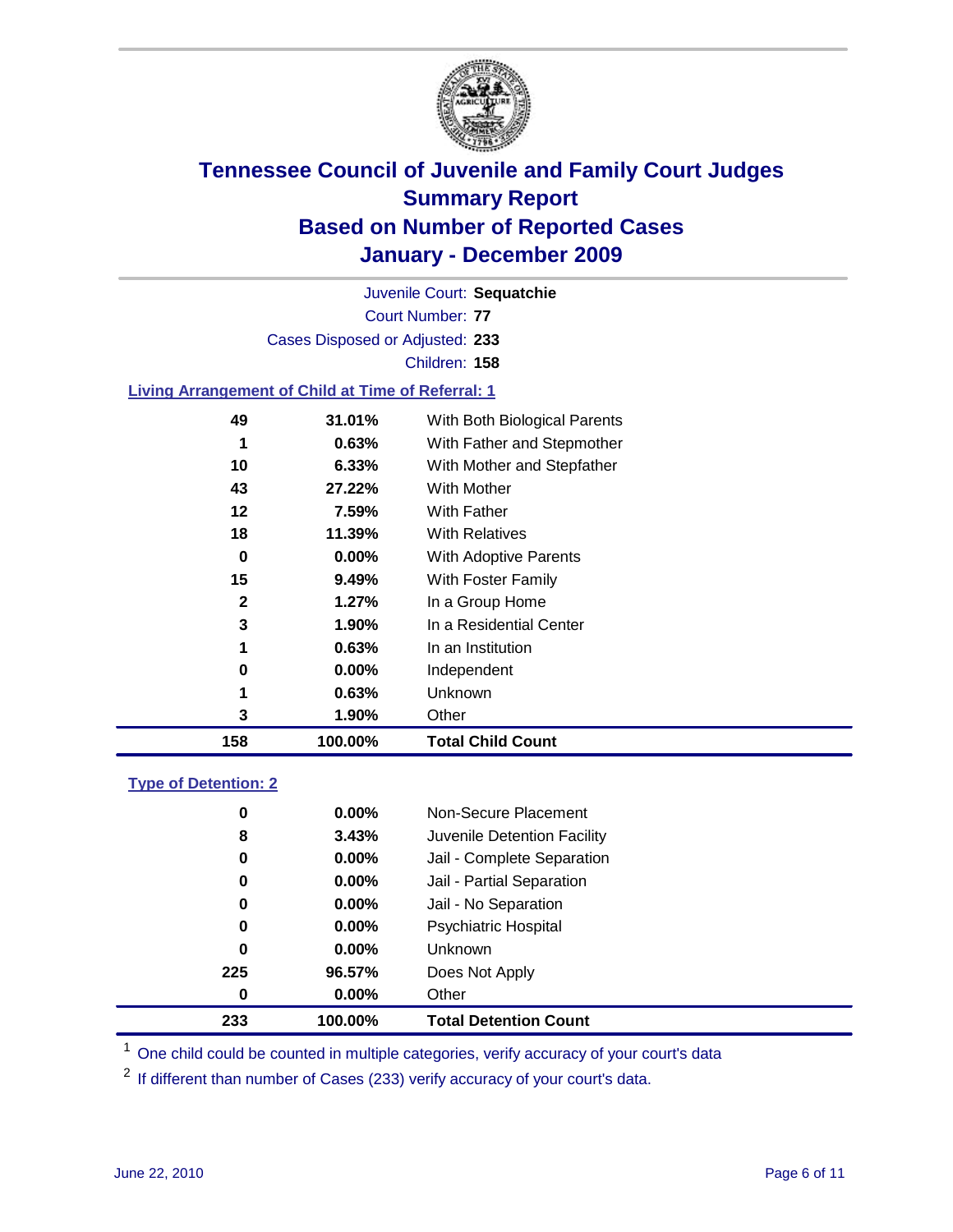

| Juvenile Court: Sequatchie      |                                                    |                                      |  |  |  |  |
|---------------------------------|----------------------------------------------------|--------------------------------------|--|--|--|--|
|                                 | <b>Court Number: 77</b>                            |                                      |  |  |  |  |
| Cases Disposed or Adjusted: 233 |                                                    |                                      |  |  |  |  |
|                                 | Children: 158                                      |                                      |  |  |  |  |
|                                 | <b>Placement After Secure Detention Hearing: 1</b> |                                      |  |  |  |  |
| $\overline{7}$                  | 3.00%                                              | Returned to Prior Living Arrangement |  |  |  |  |
| $\bf{0}$                        | 0.00%                                              | Juvenile Detention Facility          |  |  |  |  |
| $\bf{0}$                        | 0.00%                                              | Jail                                 |  |  |  |  |
| 1                               | 0.43%                                              | Shelter / Group Home                 |  |  |  |  |
| $\bf{0}$                        | 0.00%                                              | <b>Foster Family Home</b>            |  |  |  |  |
| 0                               | 0.00%                                              | Psychiatric Hospital                 |  |  |  |  |
| 0                               | 0.00%                                              | Unknown                              |  |  |  |  |
| 225                             | 96.57%                                             | Does Not Apply                       |  |  |  |  |
| $\mathbf 0$                     | 0.00%                                              | Other                                |  |  |  |  |
| 233                             | 100.00%                                            | <b>Total Placement Count</b>         |  |  |  |  |
|                                 |                                                    |                                      |  |  |  |  |
|                                 |                                                    |                                      |  |  |  |  |
| <b>Intake Actions: 2</b><br>145 | 51.97%                                             | <b>Petition Filed</b>                |  |  |  |  |
| 5                               | 1.79%                                              | <b>Motion Filed</b>                  |  |  |  |  |
| 50                              | 17.92%                                             | <b>Citation Processed</b>            |  |  |  |  |
| $\bf{0}$                        | 0.00%                                              | Notification of Paternity Processed  |  |  |  |  |
| 4                               | 1.43%                                              | Scheduling of Judicial Review        |  |  |  |  |
| $\mathbf{2}$                    | 0.72%                                              | Scheduling of Administrative Review  |  |  |  |  |
| 71                              | 25.45%                                             | Scheduling of Foster Care Review     |  |  |  |  |
| $\mathbf 0$                     | 0.00%                                              | Unknown                              |  |  |  |  |
| $\mathbf{2}$                    | 0.72%                                              | Does Not Apply                       |  |  |  |  |
| $\mathbf 0$                     | 0.00%                                              | Other                                |  |  |  |  |

<sup>1</sup> If different than number of Cases (233) verify accuracy of your court's data.

<sup>2</sup> If different than number of Referral Reasons (279), verify accuracy of your court's data.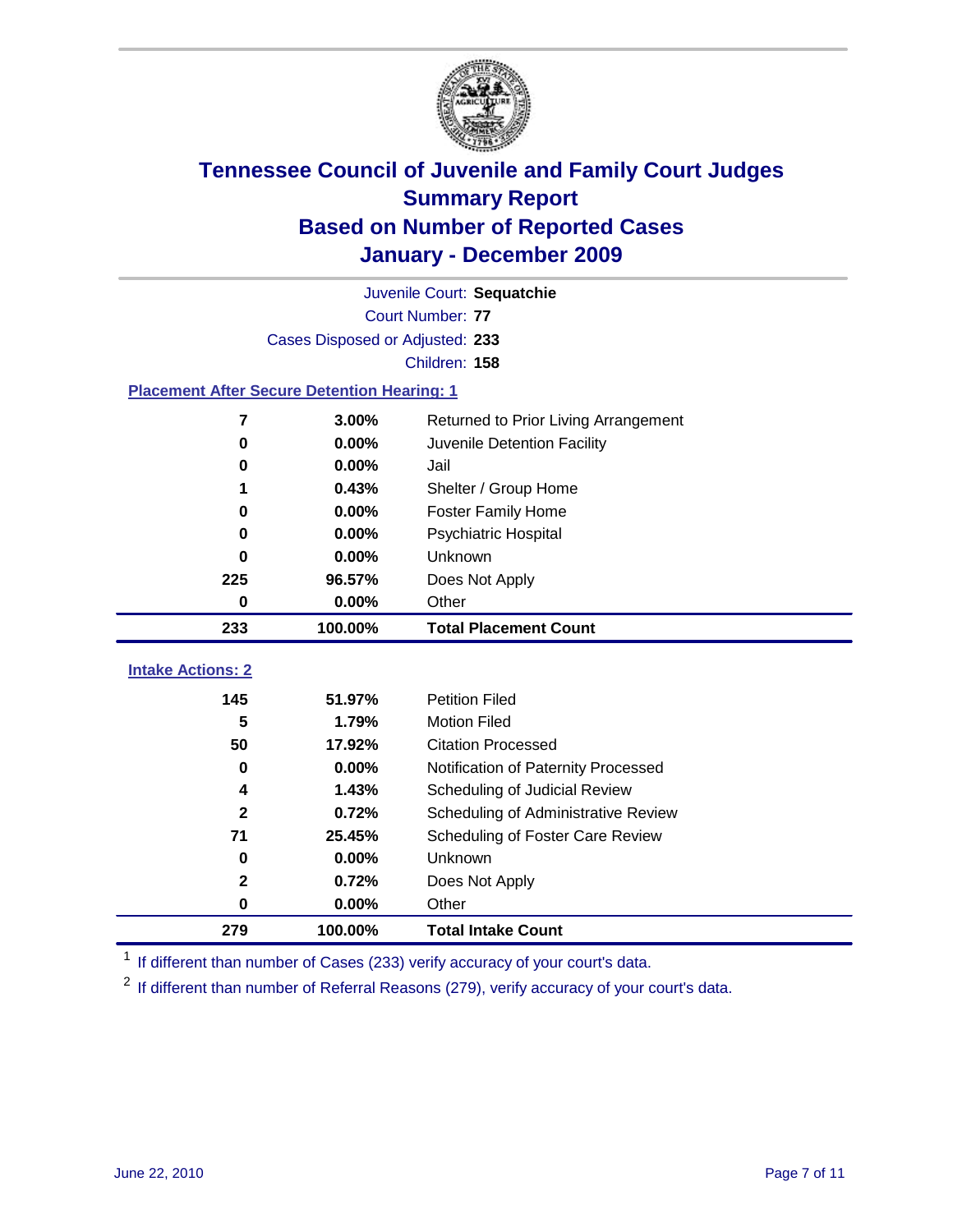

Court Number: **77** Juvenile Court: **Sequatchie** Cases Disposed or Adjusted: **233** Children: **158**

#### **Last Grade Completed by Child: 1**

| 15                                      | 9.49%   | Too Young for School         |
|-----------------------------------------|---------|------------------------------|
| 1                                       | 0.63%   | Preschool                    |
| 3                                       | 1.90%   | Kindergarten                 |
| 0                                       | 0.00%   | 1st Grade                    |
| 5                                       | 3.16%   | 2nd Grade                    |
| 6                                       | 3.80%   | 3rd Grade                    |
| 3                                       | 1.90%   | 4th Grade                    |
| 9                                       | 5.70%   | 5th Grade                    |
| 6                                       | 3.80%   | 6th Grade                    |
| 16                                      | 10.13%  | 7th Grade                    |
| 19                                      | 12.03%  | 8th Grade                    |
| 31                                      | 19.62%  | 9th Grade                    |
| 15                                      | 9.49%   | 10th Grade                   |
| 21                                      | 13.29%  | 11th Grade                   |
| $\mathbf 2$                             | 1.27%   | 12th Grade                   |
| 0                                       | 0.00%   | Non-Graded Special Ed        |
| 1                                       | 0.63%   | <b>GED</b>                   |
| 1                                       | 0.63%   | Graduated                    |
| 0                                       | 0.00%   | <b>Never Attended School</b> |
| 4                                       | 2.53%   | Unknown                      |
| 0                                       | 0.00%   | Other                        |
| 158                                     | 100.00% | <b>Total Child Count</b>     |
| <b>Enrolled in Special Education: 1</b> |         |                              |

| 158                                   | 100.00% | <b>Total Child Count</b> |  |  |
|---------------------------------------|---------|--------------------------|--|--|
| 6                                     | 3.80%   | Unknown                  |  |  |
| 130                                   | 82.28%  | No                       |  |  |
| 22                                    | 13.92%  | Yes                      |  |  |
| $\mathbf{r}$ only a  opposite example |         |                          |  |  |

One child could be counted in multiple categories, verify accuracy of your court's data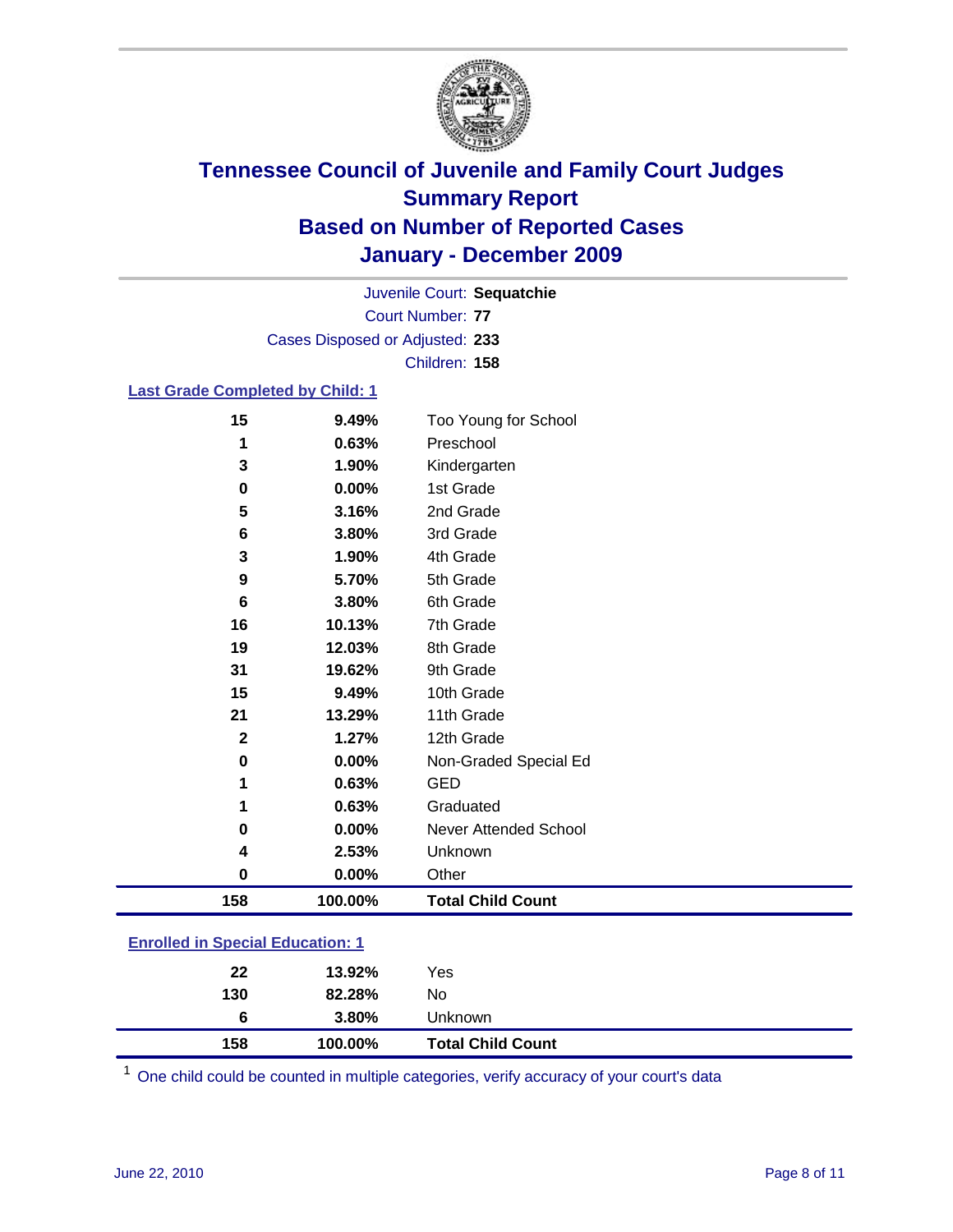

| Juvenile Court: Sequatchie |                                 |                           |  |  |  |
|----------------------------|---------------------------------|---------------------------|--|--|--|
|                            | Court Number: 77                |                           |  |  |  |
|                            | Cases Disposed or Adjusted: 233 |                           |  |  |  |
|                            | Children: 158                   |                           |  |  |  |
|                            | <b>Action Executed By: 1</b>    |                           |  |  |  |
| 279                        | 100.00%                         | Judge                     |  |  |  |
| 0                          | $0.00\%$                        | Referee                   |  |  |  |
| 0                          | $0.00\%$                        | <b>YSO</b>                |  |  |  |
| 0                          | $0.00\%$                        | Other                     |  |  |  |
| 0                          | 0.00%                           | Unknown                   |  |  |  |
| 279                        | 100.00%                         | <b>Total Action Count</b> |  |  |  |

### **Formal / Informal Actions: 1**

| 61           | 21.86%   | Dismissed                                        |
|--------------|----------|--------------------------------------------------|
| 0            | $0.00\%$ | Retired / Nolle Prosequi                         |
| 53           | 19.00%   | <b>Complaint Substantiated Delinquent</b>        |
| 5            | 1.79%    | <b>Complaint Substantiated Status Offender</b>   |
| $\mathbf{2}$ | 0.72%    | <b>Complaint Substantiated Dependent/Neglect</b> |
|              | 0.36%    | <b>Complaint Substantiated Abused</b>            |
| 0            | $0.00\%$ | <b>Complaint Substantiated Mentally III</b>      |
| 0            | $0.00\%$ | Informal Adjustment                              |
| 0            | $0.00\%$ | <b>Pretrial Diversion</b>                        |
| 0            | $0.00\%$ | <b>Transfer to Adult Court Hearing</b>           |
| $\mathbf{2}$ | 0.72%    | Charges Cleared by Transfer to Adult Court       |
| 28           | 10.04%   | Special Proceeding                               |
| 78           | 27.96%   | <b>Review Concluded</b>                          |
| 49           | 17.56%   | Case Held Open                                   |
| 0            | $0.00\%$ | Other                                            |
| 0            | $0.00\%$ | Unknown                                          |
| 279          | 100.00%  | <b>Total Action Count</b>                        |

<sup>1</sup> If different than number of Referral Reasons (279), verify accuracy of your court's data.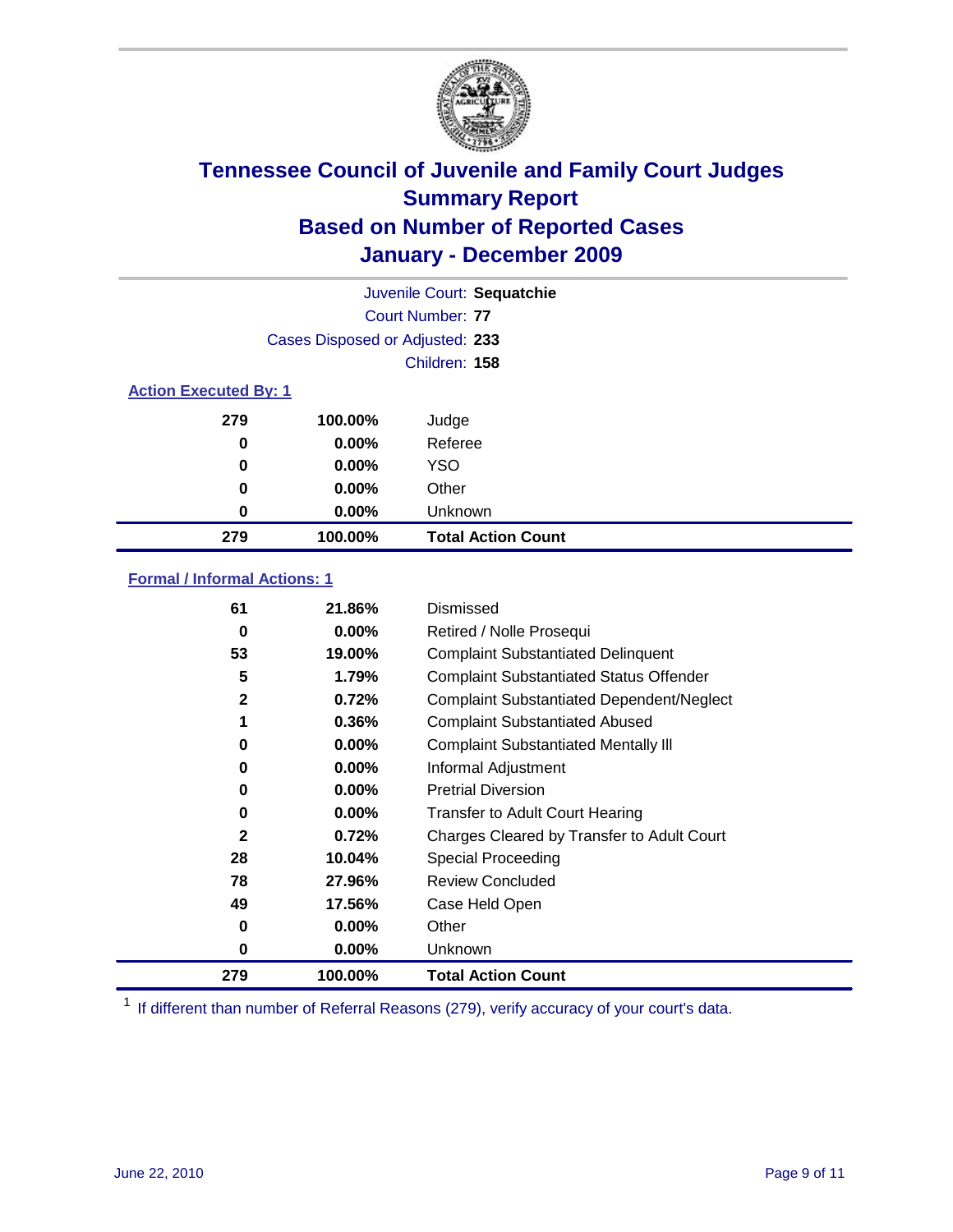

|                       |                                 | Juvenile Court: Sequatchie                            |
|-----------------------|---------------------------------|-------------------------------------------------------|
|                       |                                 | <b>Court Number: 77</b>                               |
|                       | Cases Disposed or Adjusted: 233 |                                                       |
|                       |                                 | Children: 158                                         |
| <b>Case Outcomes:</b> |                                 | There can be multiple outcomes for one child or case. |
| 46                    | 17.42%                          | <b>Case Dismissed</b>                                 |
| 0                     | 0.00%                           | Case Retired or Nolle Prosequi                        |
| 13                    | 4.92%                           | Warned / Counseled                                    |
| 38                    | 14.39%                          | Held Open For Review                                  |
| 0                     | 0.00%                           | Supervision / Probation to Juvenile Court             |
| 0                     | 0.00%                           | <b>Probation to Parents</b>                           |
| 3                     | 1.14%                           | Referral to Another Entity for Supervision / Service  |
| 0                     | 0.00%                           | Referred for Mental Health Counseling                 |
| 0                     | 0.00%                           | Referred for Alcohol and Drug Counseling              |
| 0                     | 0.00%                           | Referred to Alternative School                        |
| 0                     | 0.00%                           | Referred to Private Child Agency                      |
| 2                     | 0.76%                           | Referred to Defensive Driving School                  |
| 0                     | 0.00%                           | Referred to Alcohol Safety School                     |
| 6                     | 2.27%                           | Referred to Juvenile Court Education-Based Program    |
| 0                     | 0.00%                           | Driver's License Held Informally                      |
| 0                     | 0.00%                           | <b>Voluntary Placement with DMHMR</b>                 |
| 0                     | 0.00%                           | Private Mental Health Placement                       |
| 0                     | 0.00%                           | <b>Private MR Placement</b>                           |
| 0                     | 0.00%                           | Placement with City/County Agency/Facility            |
| 0                     | 0.00%                           | Placement with Relative / Other Individual            |
| 7                     | 2.65%                           | Fine                                                  |
| 5                     | 1.89%                           | <b>Public Service</b>                                 |
| 6                     | 2.27%                           | Restitution                                           |
| 0                     | 0.00%                           | <b>Runaway Returned</b>                               |
| 0                     | 0.00%                           | No Contact Order                                      |
| 0                     | 0.00%                           | Injunction Other than No Contact Order                |
|                       | 0.38%                           | <b>House Arrest</b>                                   |
| 0                     | $0.00\%$                        | <b>Court Defined Curfew</b>                           |
| 0                     | $0.00\%$                        | Dismissed from Informal Adjustment                    |
| 0                     | $0.00\%$                        | <b>Dismissed from Pretrial Diversion</b>              |
| 1                     | 0.38%                           | Released from Probation                               |
| 2                     | 0.76%                           | <b>Transferred to Adult Court</b>                     |
| 0                     | $0.00\%$                        | <b>DMHMR Involuntary Commitment</b>                   |